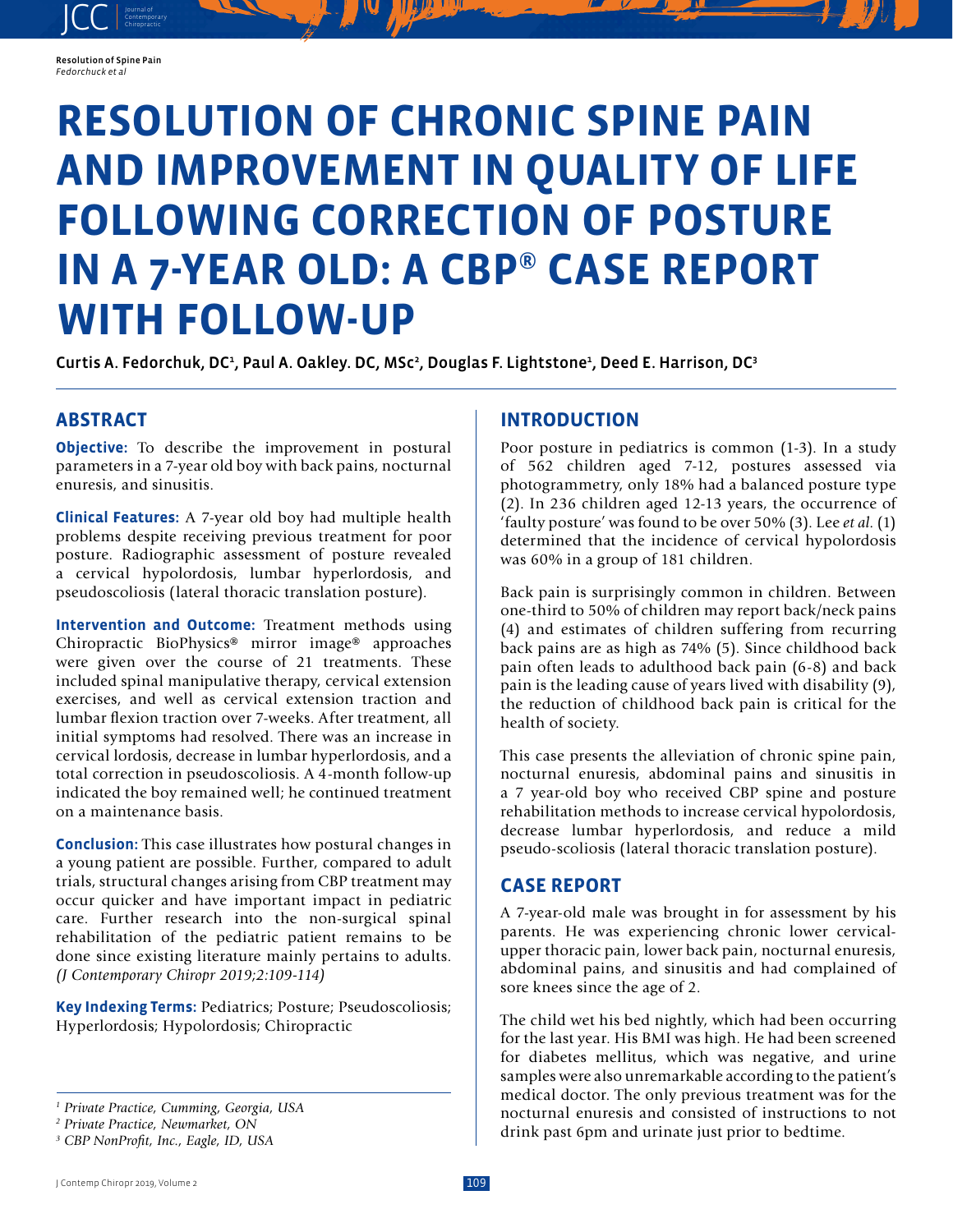|                   | <b>Date</b> | <b>Physical Functioning</b> | <b>Emotional</b><br><b>Functioning</b> | <b>Social Functioning</b> | <b>School Functioning</b> |
|-------------------|-------------|-----------------------------|----------------------------------------|---------------------------|---------------------------|
| Childs<br>Scores  | 7/31/17     | 50                          | 20                                     | 40                        | 60                        |
|                   | 10/19/17    | 81                          | 60                                     | 50                        | 70                        |
|                   | 2/23/18     | 69                          | 60                                     | 60                        | 70                        |
|                   |             |                             |                                        |                           |                           |
| Parents<br>Scores | 7/31/17     | 69                          | 35                                     | 60                        | 50                        |
|                   | 10/19/17    | 63                          | 55                                     | 65                        | 70                        |
|                   | 2/23/18     | 72                          | 45                                     | 65                        | 65                        |

*Table 1. Pediatric Quality of Life Inventory as scored by parents and child. Note: Scores out of 100; Minimal clinically important difference is 4.4 for child, 4.5 for parent. (10)*



*Figure 1. Lateral cervical radiographs. Left: Pre shows cervical hypolordosis C2-C7 ARA of 0.9° and anterior head translation of 11.7mm. Right: Post shows normal cervical lordosis C2-C7 of -21.2° and reduction of anterior head translation to 6mm. The initial intersegmental kyphosis between C5-C6 of +1° was corrected to within normal limits -6.5°. Note: Red line indicates posterior vertebral body margins; green line indicates normal (CBP Seminars, Inc.).*

The patient was 117cm in height and weighed 41 kg. Visual observation indicated he had obvious poor, slouchy posture including forward head posture and forward rounded shoulders. He had recently received 6 months of therapy from an occupational therapist for back pain and poor posture without resolution of ailments.

The patient and parents completed the Pediatric Quality of Life Inventory version 4.0 generic core scales (PQLI) (10) (Table 1). This is a reliable measure of the child's health-related quality of life as rated by the parent as well as the child (10).

Radiographic assessment was conducted and the images were digitized and analyzed using PostureRay® (Posture Co. Inc., Trinity, FL). This program uses the Harrison posterior tangent method to assess sagittal spine

alignment (11-14) and the modified Risser-Ferguson method to measure anteroposterior alignment (14). These methods are repeatable and reliable, as is standing posture (11-15).

Radiographic assessment indicated the child had forward head translation (11.7mm) and a 'military' neck (C2- C7 ARA=0.9°) (Figure 1), lumbar hyperlordosis (L1- L5 ARA=54°) (Figure 2), and a right lateral thoracic translation posture (6.6mm), aka 'pseudo-scoliosis (16) (Figure 3).'

The child was treated with CBP technique rehabilitation protocols to improve posture (17-20). CBP incorporates



*Figure 2. Lateral lumbar radiographs. Left: Pre shows lumbar hyperlordosis L1-L5 ARA of -54°. Right: Post shows reduction to -46.1°. Note: Red line indicates posterior vertebral body margins; green line indicates normal (CBP Seminars, Inc.).*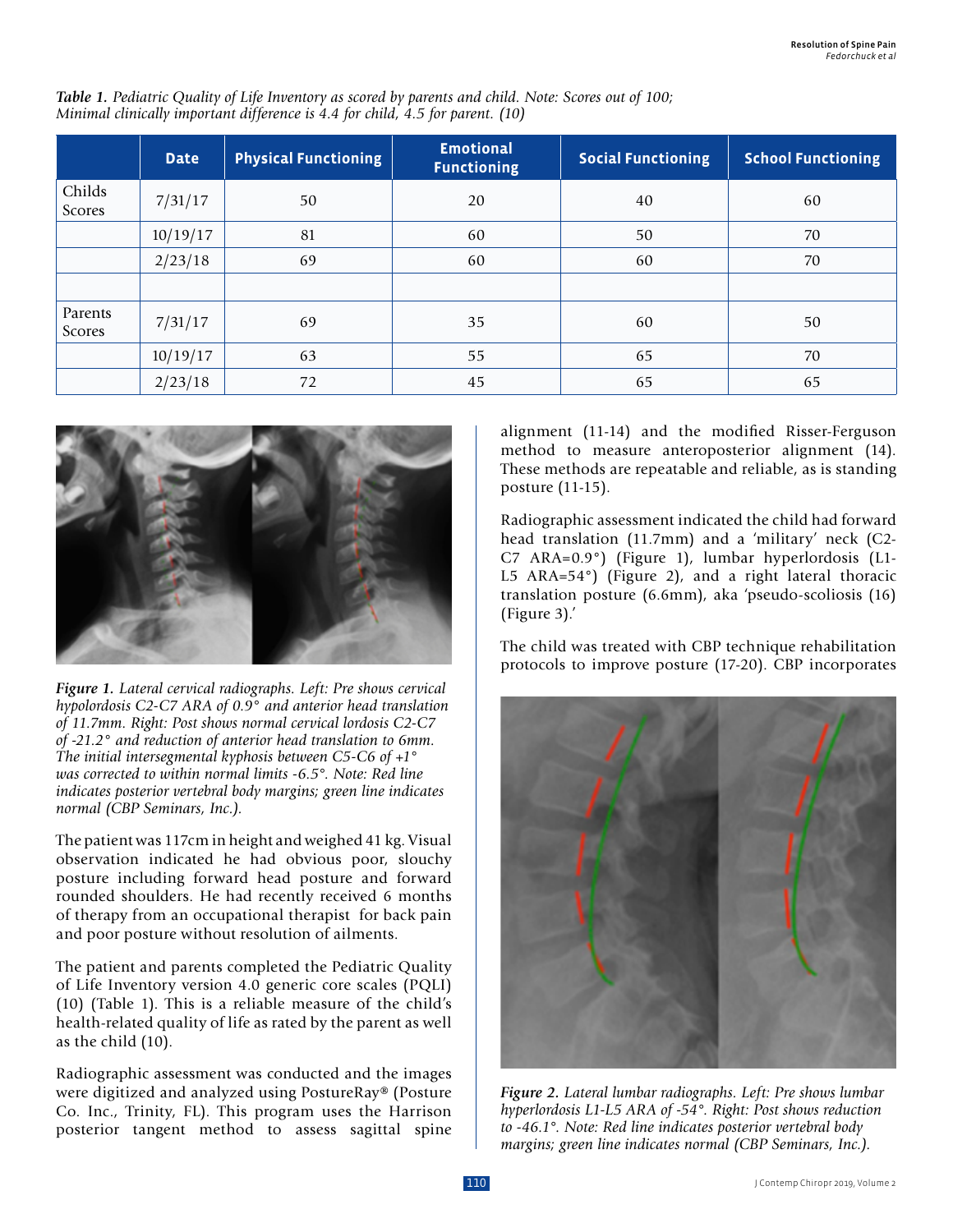

*Figure 3. Anteroposterior lumbar radiographs. Left: Pre shows a pseudo-scoliosis/right lateral thoracic translation of 6.6mm. Right: Post shows reduction to 0mm. Note: Red line indicates patient; green line indicates vertical (CBP Seminars, Inc.).*

'mirror image®' exercises, manual adjusting, and traction methods to reverse the spine and posture towards normality. It has been studied in the adult population (21-26). Typical adult programs include treatments at a frequency of 3 times per week for 12 weeks or 4 times a week for 9 weeks before re-assessment (18-20).

The manual treatments included paraspinal muscle stimulation with a hand-held instrument (Neuromechanical Innovations, Chandler, AZ, USA) as the child lay on a treatment table. Corrective exercises included prone neck extensions held for 4-seconds, repeated for 8-minutes with 10-second rest breaks in between repetitions.

Spinal traction (Figure 4) focused on increasing the cervical lordotic alignment and reducing the hyperlordosis in the lumbar using on a Denneroll traction blocks (Denneroll Spinal Orthotics, Wheeler Heights, NSW, Australia). Traction was started at 3-minutes and increased 2-minutes per session until 12-minutes was reached, thereafter, it remained 12-minutes each session. The patient was treated three times a week for 7 weeks before re-assessment.

#### *Results*

Upon re-assessment, the patient and parents reported that all previous complaints had been resolved. The PQLI scores improved in virtually all categories as scored by the parents and child. Radiographic assessment revealed the patient had a gross improvement in posture, reducing the forward head translation (6mm vs. 11.7mm), increasing the cervical lordosis to near normal (27,28) (-21.1° vs.  $+0.9^{\circ}$ ), reducing the lumbar hyperlordosis  $(-46.1^{\circ}$  vs.



*Figure 4. Mirror image spinal traction. The cervical spine is being hyperextended over a Denneroll traction device and the pelvis is being related posterierly over a block.*

-54°) and reducing the right lateral thoracic translation pseudo-scoliosis posture to vertical (0.2mm vs. 6.6mm). The patient continued on a 2x per month basis and remains well. At the 4-month follow-up, the patient and parents scored improvements in all categories on the PQLI (Table 1).

### **DISCUSSION**

This case demonstrates the improvement in cervical lordosis, reduction in lumbar hyperlordosis, and reduction of pseudo-scoliosis in a 7-year old. The improvement in posture resulted in the resolution of multiple spinal pain and health issues and these results were maintained at the 4-month follow-up.

The documentation of correction in pediatric postural deformities with simultaneous spine and health improvements is sparse. Oakley and Harrison performed a review of the correction of pediatric cervical lordosis and found that it is possible when implementing methods that directly hyperextend the neck, as in extensiontraction methods as used in CBP technique (27). A case by Basteki *et al*. (29) reported a 20° improvement in cervical lordosis in a 5-year old, which reduced symptoms related to ADHD after 35 treatments over 8-weeks. The improvement in cervical lordosis in this case was 20° after 21 treatments over a 7-week period; almost a degree change per treatment, more than the average of 10-18° lordosis improvements demonstrated in several trials on CBP methods treating adults with various extensiontraction methods over 30-38 treatments (21-23,30,31). This is likely because the younger pediatric spine is less stiff as well as a smaller spine being weaker and more amenable to change from external forces.

Other postural improvements in this case was an 8° reduction in lumbar hyperlordotic curve. There was only 1 other case in the literature where CBP methods reduced lumbar curve (by 6°), and this was in a 33-year old male (32). This case also showed a complete correction of a mild peudoscoliosis (lateral thoracic translation posture);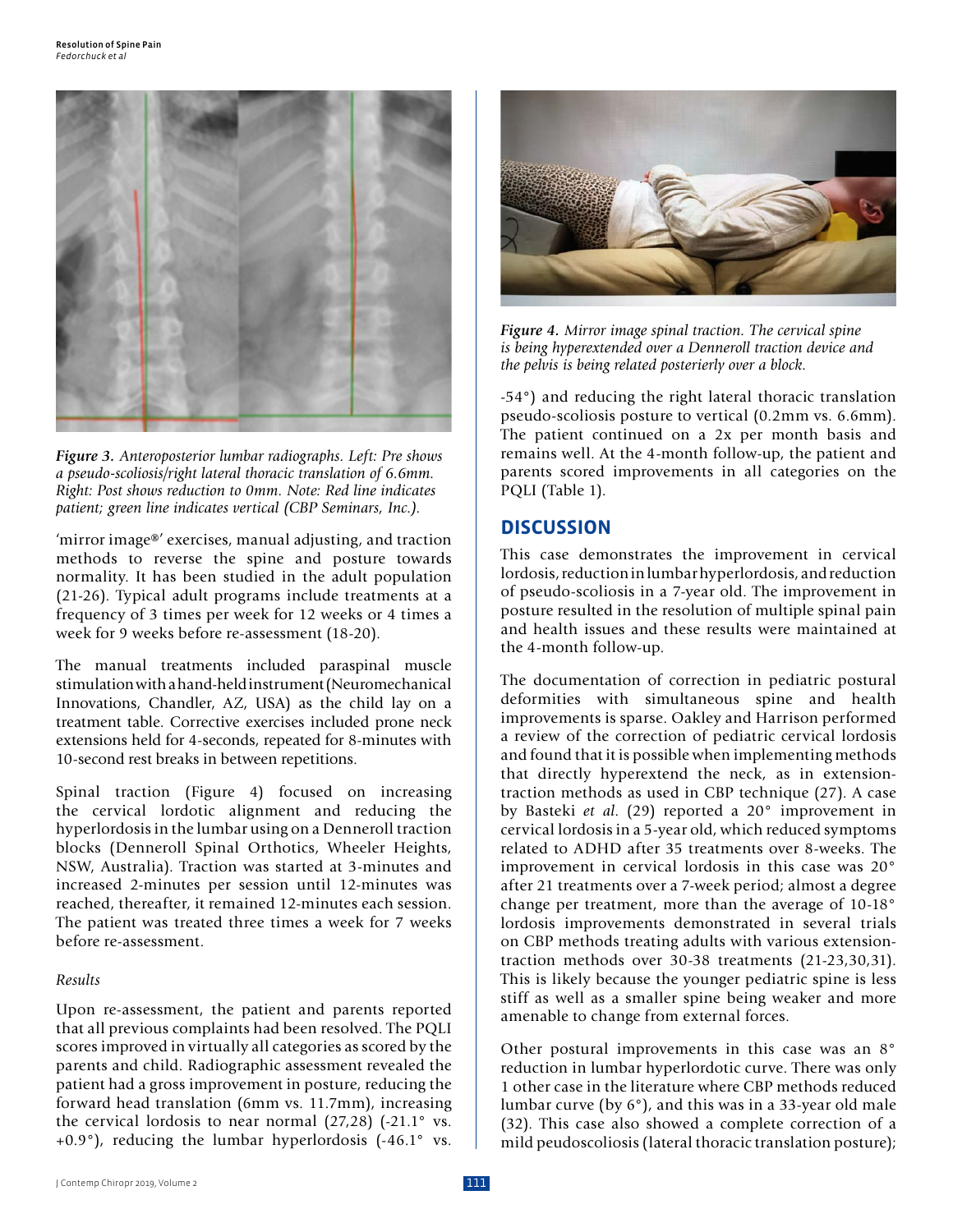although this amount of change was consistent with the results in the trial by Harrison *et al*. (33) who found an average 8mm improvement in lateral displacement; it occurred with no traction, as opposed to an average of 36 treatments over 11.5 weeks in the trial. Again, greater improvement in a child may be due to a pediatrics more subtle spine and the fact that the initial shift was only mild (7mm).

Why do children develop poor posture? This question remains to be clarified; however, the use of daily school backpacks may contribute. This is because excessive backpack load carrying causes back pain and spinal deformities in children (34-36). This trend has been termed 'backpack syndrome' (37). Further, the use of tablet devices may result in considerable postural strain (38,39). Much research into the etiology of the development of poor posture remains.

Limitations pertaining to this case includes that it is only a single case, and that there was only a 4-month follow-up. Another limitation is that although the PQLI was used, no formal documentation was used to quantify the symptom specific improvements that were reported to occur during the treatment of the child. A take home message as seen in this case is that pediatric patients seem to correct faster than adults and with less treatments in the application of CBP methods. Research into the nonsurgical spinal rehabilitation of the pediatric patient is lacking and sorely needed.

## **CONCLUSION**

This case demonstrates that the CBP multimodal approach to posture correction achieved postural improvements in multiple areas in this pediatric patient and resulted in dramatic improvements in quality of life and total alleviation of pains. This case illustrates how postural changes in a young patient are possible, and compared to the many clinical trials on adults, happen quicker and have important health impacts. Further research into the non-surgical spinal rehabilitation of the pediatric patient remains to be done and is highly encouraged, particularly as spinal pain in children often translates into spinal pain in adulthood.

### *Conflict of Interest*

PAO is paid by CBP NonProfit Inc., for writing the manuscript; DEH teaches chiropractic rehabilitation methods and sells products for patient care as used in this manuscript.

## **REFERENCES**

1. Lee CS, Noh H, Lee DH, *et al*. Analysis of sagittal spinal alignment in 181 asymptomatic children. J Spinal Disord Tech 2012;25:E259-263

- 2. Szczepanowska-Wołowiec B, Drazał-Grabiec J, Wołowiec P, *et al*. [Posture types in children aged 7-12 from rural environment]. Przegl Lek 2012;69:1246- 1248
- 3. Motylewski S, Zientala A, Pawlicka-Lisowska A, *et al*. Assessment of body posture in 12- and 13-year-olds attending primary schools in Pabianice. Pol Merkur Lekarski 2015;39:368-371
- 4. Kjaer P, Wedderkopp N, Korsholm L, *et al*. Prevalence and tracking of back pain from childhood to adolescence. BMC Musculoskelet Disord 2011;12:98
- 5. Sheir-Neiss GI, Kruse RW, Rahman T, *et al*. The association of backpack use and back pain in adolescents. Spine 2003;28:922-930
- 6. Harreby M, Neergaard K, Hesselsøe G, *et al*. Are radiologic changes in the thoracic and lumbar spine of adolescents risk factors for low back pain in adults? A 25-year prospective cohort study of 640 school children. Spine 1995;20:2298-2302
- 7. Harreby MS, Neergaard K, Hesselsøe G, *et al*. [Are low back pain and radiological changes during puberty risk factors for low back pain in adult age? A 25-year prospective cohort study of 640 school children]. Ugeskr Laeger 1997;159:171-174
- 8. Hestbaek L, Leboeuf-Yde C, Kyvik KO, *et al*. The course of low back pain from adolescence to adulthood: eightyear follow-up of 9600 twins. Spine 2006;31:468-472
- 9. Vos T, Flaxman AD, Naghavi M, *et al*. Years lived with disability (YLDs) for 1160 sequelae of 289 diseases and injuries 1990-2010: a systematic analysis for the Global Burden of Disease Study 2010. Lancet 2012;380:2163- 2196
- 10. Varni JW, Burwinkle TM, Seid M, Skarr D. The PedsQL™ 4.0 as a pediatric population health measure: Feasibility, reliability, and validity Ambulatory Pediatrics 2003;3:329-341
- 11. Harrison DE, Harrison DD, Cailliet R, *et al*. Cobb method or Harrison posterior tangent method: which to choose for lateral cervical radiographic analysis. Spine 2000;25:2072-2078
- 12. Harrison DE, Cailliet R, Harrison DD, *et al*. Reliability of centroid, Cobb, and Harrison posterior tangent methods: which to choose for analysis of thoracic kyphosis. Spine 2001;26:E227-234
- 13. Harrison DE, Harrison DD, Cailliet R, *et al*. Radiographic analysis of lumbar lordosis: centroid, Cobb, TRALL, and Harrison posterior tangent methods. Spine 2001;26:E235-242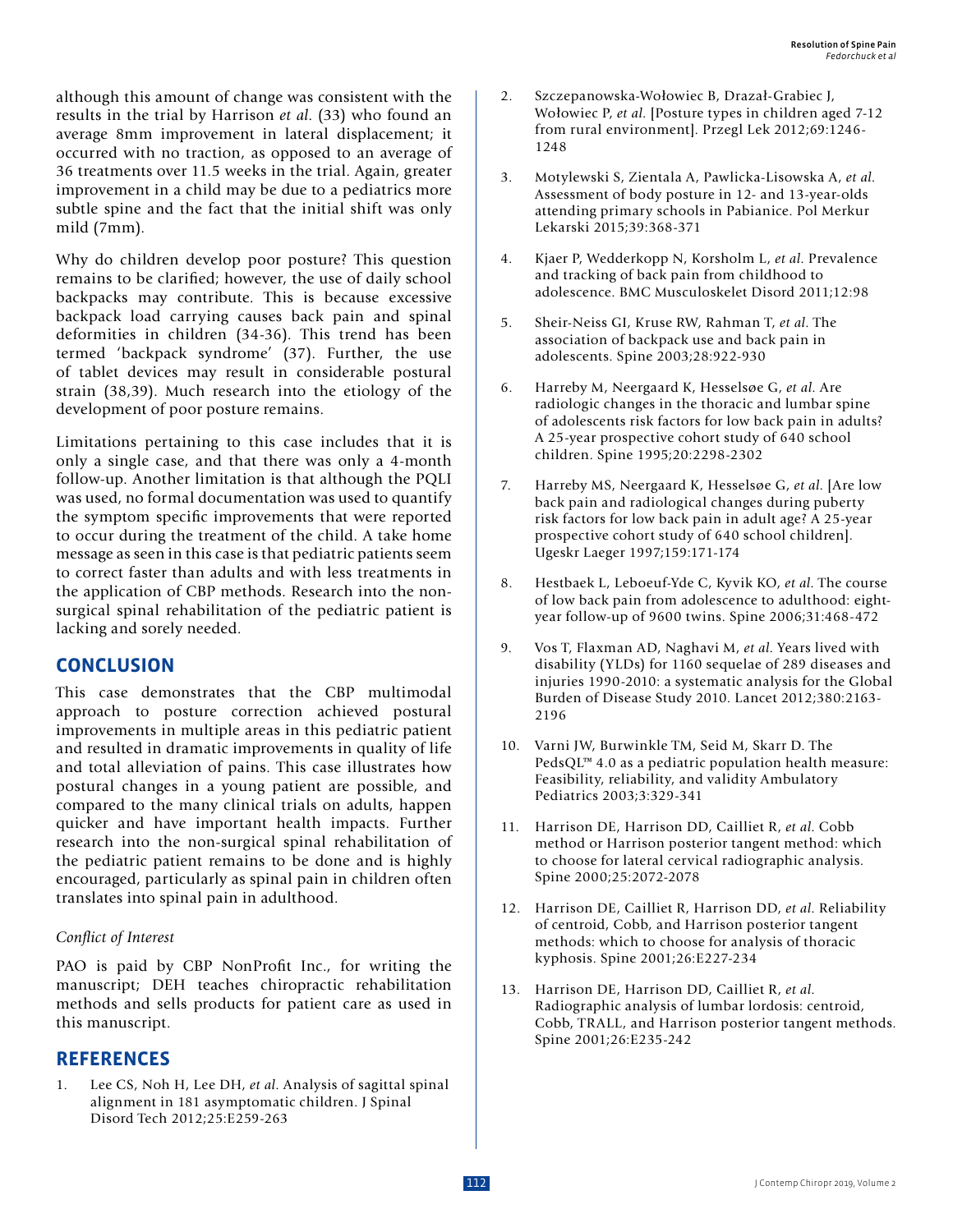- 14. Harrison DE, Holland B, Harrison DD, *et al*. Further reliability analysis of the Harrison radiographic line drawing methods: Crossed ICCs for lateral posterior tangents and AP Modified-Risser Ferguson. J Manipulative Physiol Ther 2002;25:93-98
- 15. Harrison DE, Harrison DD, Colloca CJ, *et al*. Repeatability over time of posture, x-ray positioning, and x-ray line drawing: an analysis of six control groups. J Manipulative Physiol Ther 2003;26:87-98
- 16. Harrison DE, Betz JW, Cailliet R, *et al*. Radiographic pseudoscoliosis in healthy male subjects following voluntary lateral translation (side glide) of the thoracic spine. Arch Phys Med Rehabil 2006;87:117-122
- 17. Harrison DD, Janik TJ, Harrison GR, *et al*. Chiropractic biophysics technique: a linear algebra approach to posture in chiropractic. J Manipulative Physiol Ther 1996;19:525-535
- 18. Oakley PA, Harrison DD, Harrison DE, *et al*. Evidencebased protocol for structural rehabilitation of the spine and 286 posture: review of Clinical Biomechanics of Posture (CBP®) publications. J Can Chiropr Asso 2005;49:270-296
- 19. Harrison DE, Betz JW, Harrison DD, *et al*. CBP structural rehabilitation of the lumbar spine: harrison chiropractic biophysics seminars, Inc. 2007
- 20. Harrison DE, Harrison DD, Haas JW. CBP structural rehabilitation of the cervical spine: harrison CBP seminars, Inc. 2002
- 21. Moustafa IM, Diab AA, Taha S, *et al*. Addition of a sagittal cervical posture corrective orthotic device to a multimodal rehabilitation program improves shortand long-term outcomes in patients with discogenic cervical radiculopathy. Arch Phys Med Rehabil 2016;97:2034-2044
- 22. Moustafa IM, Diab AA, Harrison DE. The effect of normalizing the sagittal cervical configuration on dizziness, neck pain, and cervicocephalic kinesthetic sensibility: a 1-year randomized controlled study. Eur J Phys Rehabil Med 2017;53:57-71
- 23. Moustafa IM, Diab AAM, Hegazy FA, *et al*. Does rehabilitation of cervical lordosis influence sagittal cervical spine flexion extension kinematics in cervical spondylotic radiculopathy subjects? J Back Musculoskelet Rehabil 2017;30:937-941
- 24. Diab AA, Moustafa IM. Rehabilitation for pain and lumbar segmental motion in chronic mechanical low back pain: a randomized trial. J Manipulative Physiol Ther 2012;35(4):246-253
- 25. Moustafa IM, Diab AA. Extension traction treatment for patients with discogenic lumbosacral radiculopathy: a randomized controlled trial. Clin Rehabil 2012;27(1):51-62
- 26. Diab AA, Moustafa IM. The efficacy of lumbar extension traction for sagittal alignment in mechanical low back pain. a randomized trial. J Back Musculoskelet Rehabil 2013;26(2):213-222
- 27. Oakley PA, Harrison DE. Restoration of pediatric cervical lordosis: a review of the efficacy of chiropractic techniques and their methods. J Pediatric, Maternal Fam Health – Chiro 2015;3:112-116
- 28. Kasai T, Ikata T, Katoh S, *et al*. Growth of the cervical spine with special reference to its lordosis and mobility. Spine 1996;21:2067-2073
- 29. Bastecki A, Harrison DE, Haas JW. ADHD: A CBP case study. J Manipulative Physiol Ther 2004;27:525e1- 525e5
- 30. 30. Harrison DE, Harrison DD, Cailliet R, *et al*. Changes in sagittal lumbar configuration with a new method of extension traction: non-randomized clinical Control Trial. Arch Phys Med Rehab 2002;83:1585- 1591.
- 31. Harrison DE, Harrison DD, Betz J, *et al*. Increasing the cervical lordosis with seated combined extensioncompression and transverse load cervical traction with cervical manipulation: non-randomized clinical control trial. J Manipulative Physiol Ther 2003;26:139- 151
- 32. Cardwell A, Barone B. Improvement health outcomes following reduction of vertebral subluxation and improved cervical and lumbar curves utilizing chiropractic biophysics protocol. Ann Vert Sublux Res 2014;July 7:113-128
- 33. Harrison DE, Cailliet R, Betz JW, *et al*. Harrison mirror image methods for correcting trunk list: a nonrandomized clinical control trial. Eur Spine J 2005;14: 155-162
- 34. Moore MJ, White GL, Moore DL. Association of relative backpack weight with reported pain, pain sites, medical utilization, and lost school time in children and adolescents. J Sch Health 2007;77:232-239
- 35. Hong Y, Fong DT, Li JX. The effect of school bag design and load on spinal posture during stair use by children. Ergonomics 2011;54:1207-1213
- 36. Talbott NR, Bhattacharya A, Davis KG, *et al*. School backpacks: it's more than just a weight problem. Work 2009;34:481-494
- 37. Walicka-Cupryś K, Skalska-Izdebska R, Rachwał M, *et al*. Influence of the weight of a school backpack on spinal curvature in the sagittal plane of seven-year-old children. Biomed Res Int 2015;2015:817913
- 38. Tegtmeier P. A scoping review on smart mobile devices and physical strain. Work 2018;59(2):273-283